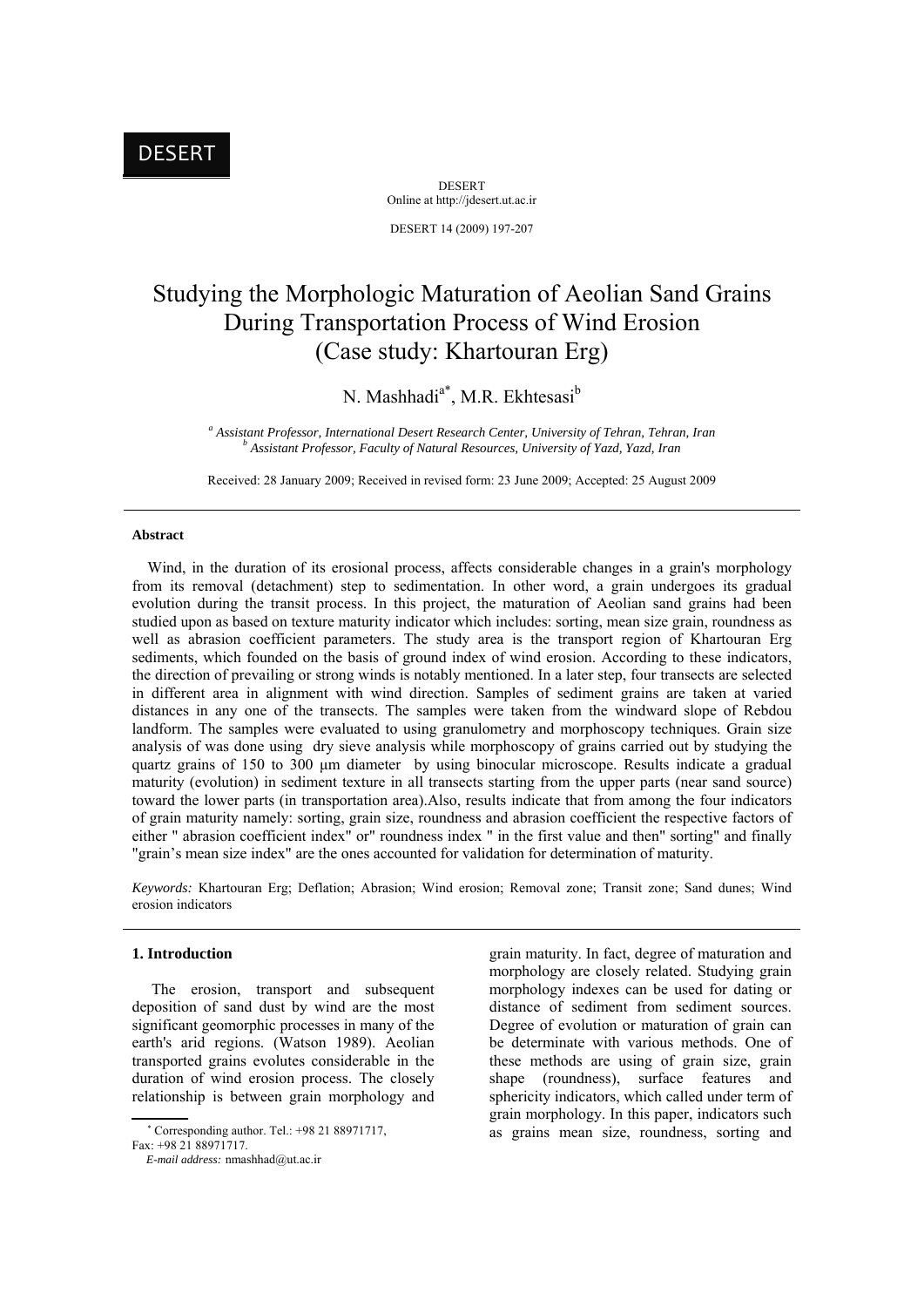abrasion coefficient was used from for grain maturity.

 Khartouran Erg with an area of about 170000 ha having complex sand dunes is result of wind on the area with 400000 ha as detachment and transit regions. The objective of this paper is to investigate grain morphology changes in the Rebdou geomorphological facies.

# **2. Materials and Methods**

# *2.1. Study area*

 The study area is on the southwestern of Sabzevar town in the eastern north of Iran with its boundary approximately in coordinates 56° 15´ to 57° 00´ eastern longitudes and 36°, 00´, 00˝ to 36°, 24´, 36˝ northern latitude (Figure 1). The area is about 5400 ha, its altitudes is varied from 770 (outlet of the basin) to 850 m above sea level, consequently the average elevation is 810m from sea level. The climate is arid with an

average rainfall of 193mm. General slope of this area is less than 3%.

### *2.2. Materials*

The following data were used in the current study:

A- Topographic maps with scale of 1:250000 in order to prepare regional base map and boundary of wind activities. These maps include Sabzevar NJ 40-15, Miamei NJ 40-14, Kashmar NI 40-3 and Baghestan NI 40-2 sheets.

B- Topographical maps with scale of 1: 50000 These maps were used for more detailed studies and to obtain geographical coordinanate system of Universal Transverse Mercator(UTM), these maps include Abbas abad 7262-1, Astarband 7362-4, Davarzan 7362-1, Koh e Doshakh 7262 -2, Jonobe Astarband 7362 -3, Chubin 7362-2 sheets.

C- Geologic maps with scale of 1:250000



Fig. 1. Topographic map of the study area

These maps were used to determine the region lithology and include Sabzevar and Miamei sheets.

D- Aerial photographs 1:55000 in order to prepare geomorphologic characteristics of the region

E- Field observations to complete interpretation of aerial photographs, recording ground indicators of wind erosion and sampling.

F- Granulometry and morphoscopy of aeolian sand grains

#### *2.3. Research methods*

 On the basis of document and the following information research method can be stated as follow: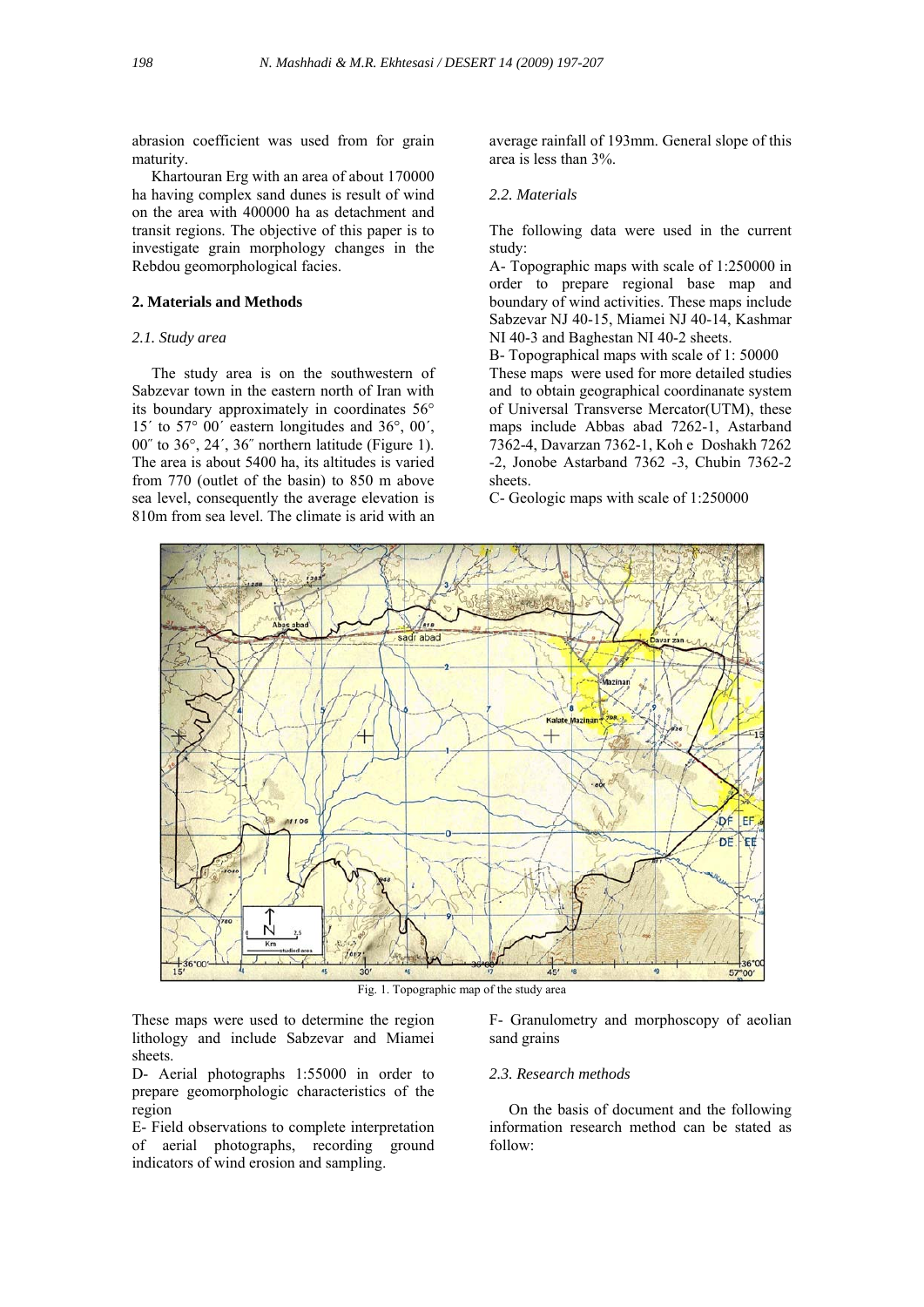A - Determining the study area boundary on the basis of the wind function

To determine the boundary in which the wind functions and on the basis of its performance, at first a study was made on morphology of Khartouran erg sand dunes. This study was made on the basis of topographical maps 1:50000, aerial photographs 1:55000 and 1:20000 and satellite image. After studying morphology of sand dune, each of the forms of sand dunes, were analyzed in order to determine direction of prevailing and strong winds. This analysis was made on the basis of provided models which show the relation between morphology and direction of the wind. On the basis of obtained results from these studies, studied region was determined according to the lithology and topographical maps (Figure 2).

B - Determine sampling points

To following and studying point to point of wind effects on the ground surface and wind orientation, studied region (source and transport region) was networked. Provided network was square and was in distance of 3 kilometers on the earth. The network cross was coded after drawing the network on the map and so 214 points were determined.

C - Determine detachment, transportation areas and wind orientation

Detachment, transportation areas and wind orientation determined on the basis of ground indicator of wind erosion such as deflation, abrasion, accumulation.

#### D - Field sampling

Four transects determined in the various area within transport region and wind direction. In each transect 3to 4 samples were collected for analyses.

E - Samples analyses

Samples analyses were made with two methods: a; granulometry using dry sieves (sieve analysis) and GRADISTAT, EXCEL software and b: morphoscopy of grains using binocular microscope

#### **3. Results**

#### *3.1. Meteorology and climate*

 On the basis of analysis of two data series wes made the region's climate, Analysis of Sabzevar station data and the second analysis of adjacent stations data in Sabzevar basin and establishing the regression relation among usable parameters in climate. These studies showed that average annual precipitation is 193.2 mm and daily average of temperature is 16.9  $\degree$ C. The climate of the region is arid, on the basis of De Martton method.

#### *3.2. Geology*

 The entire studied region is covered with alluvial depositions. These uncountinious depositions are not rough and have not distributed with different ticks in the region. Although whatever these depositions extend toward south and south-west, they have fine gains but they are clay deposits in sandy deposits, locally in west region and south-west. The most recent depositions are related to alluviums in rivers bed and the oldest of them are related to alluvial depositions of old terraces (Figure 2).

# *3.3. Study of morphology of Khrtouran erg sand dunes and determination of study area on the basis of wind performance*

 The wind is the major element in shaping sandy landforms. Field studies and interpretation of aerial photographs of different shapes of sand dunes showed that the wind play a role in shaping them in two ways: first, the wind direction, a factor which determines the alignment of sand dunes. Prevailing winds or strong and local winds establish this alignment. Study of sand dune trend in Khartouran Erg showed that direction of dominant wind is northern and sometimes local or strong wind direction is from north-west to south-east. Majority of the sand dunes have regulated by northern dominant wind while irregular alignment in some regions are affected by local topography (like the existence of Kale-sabri in the middle of Erg and Kale-Hojaj and Sagzi beside it). Second, different wind regimes, is the factor which make different forms of sand dune. Under a uni-directional wind, regularly aligned crescent and barchanic dunes, under the influence of two winds blowing from opposite directions but with equal force, transverse dunes with symmetrical slopes will be formed. When the two winds cross obliquely at a lower angle, liner or seif dunes with one long wing will generally be formed. When two winds with equal force cross at right angles, longitudinal dunes will be produced. When wind from three of more directions meet, horn shaped dunes (Star dunes) will be formed.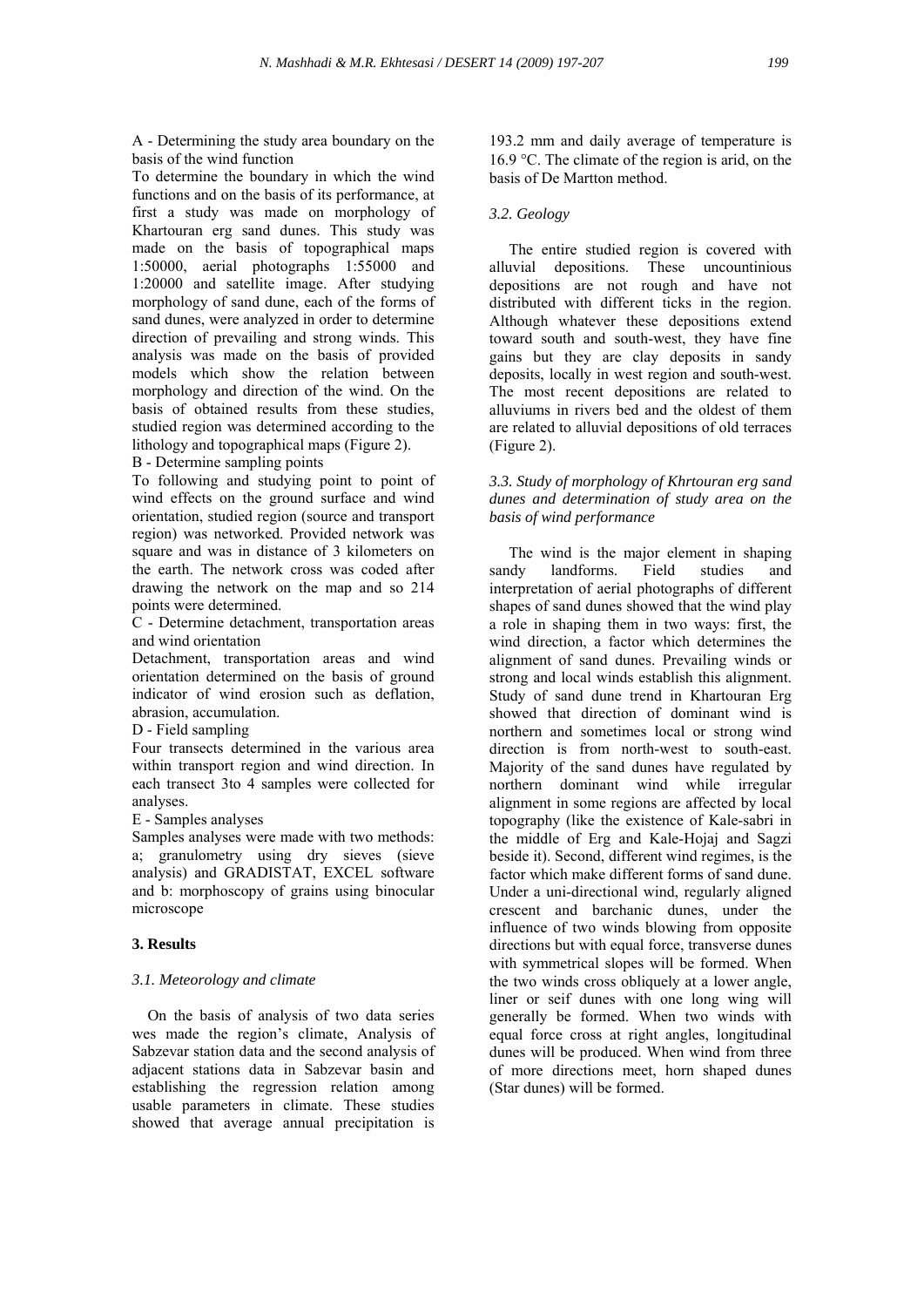

Fig. 2. Geologic map of the study area

# *3.4. Study of ground indicator of wind erosion and to determine detachment and transportation areas*

 In each sampling point, effects resulting from the wind performance on the basis of bench mark and ground indicator were studied and recorded. These include:

3.4.1. Deflation bench mark

Effect of wind action as deflation includes the following forms:

A: Desert pavement

B: Remaining soil in foot of plants

C: Remaining of stem and root of plant, outside of the soil (soil detachment)

3.4.2. Abrasion bench mark

Studies in the region showed the effects of wind performance as abrasion include the following features.

A: Ventifacts index

B: Yardang index

3.4.3. Accumulation bench mark

These landforms classify two categories;

3.4.3. 1.Dunes related to topographic barriers

3.4.3.2. Dunes related to anchorage by vegetation

A: Isolated mounds (Nebka) index

B: Rebdou

3.4.4. Sand ripples

Transit area was determined on the basis of bench mark and ground indicators (figure 3).

*3.5. The azimuth of wind orientation on the earth based upon ground indicator of wind erosion* 

Wind direction is important factor of wind characterize. However, wind orientations have no effect on the selecting grain, transport forms and sediment rate but influence on forming trajectory of erosion and accumulation landforms.

The marks of wind action on the ground resulting from sand-transporting winds, and reflect by the axes of the Nebka or Rebdou and by the striation of abrasion and deflation strips. These forms, parallel to the dominant wind, enable the wind trajectory in the diagnosis of aeolian trajectories (Mainguet and Canon 1976).It is evident that such shaped forms on the ground are criteria for diagnosing of the aeolian currents. The azimuth of wind orientation (Streamlines of wind) provided in each corner points of grid was determined based on these indicators (figure 4).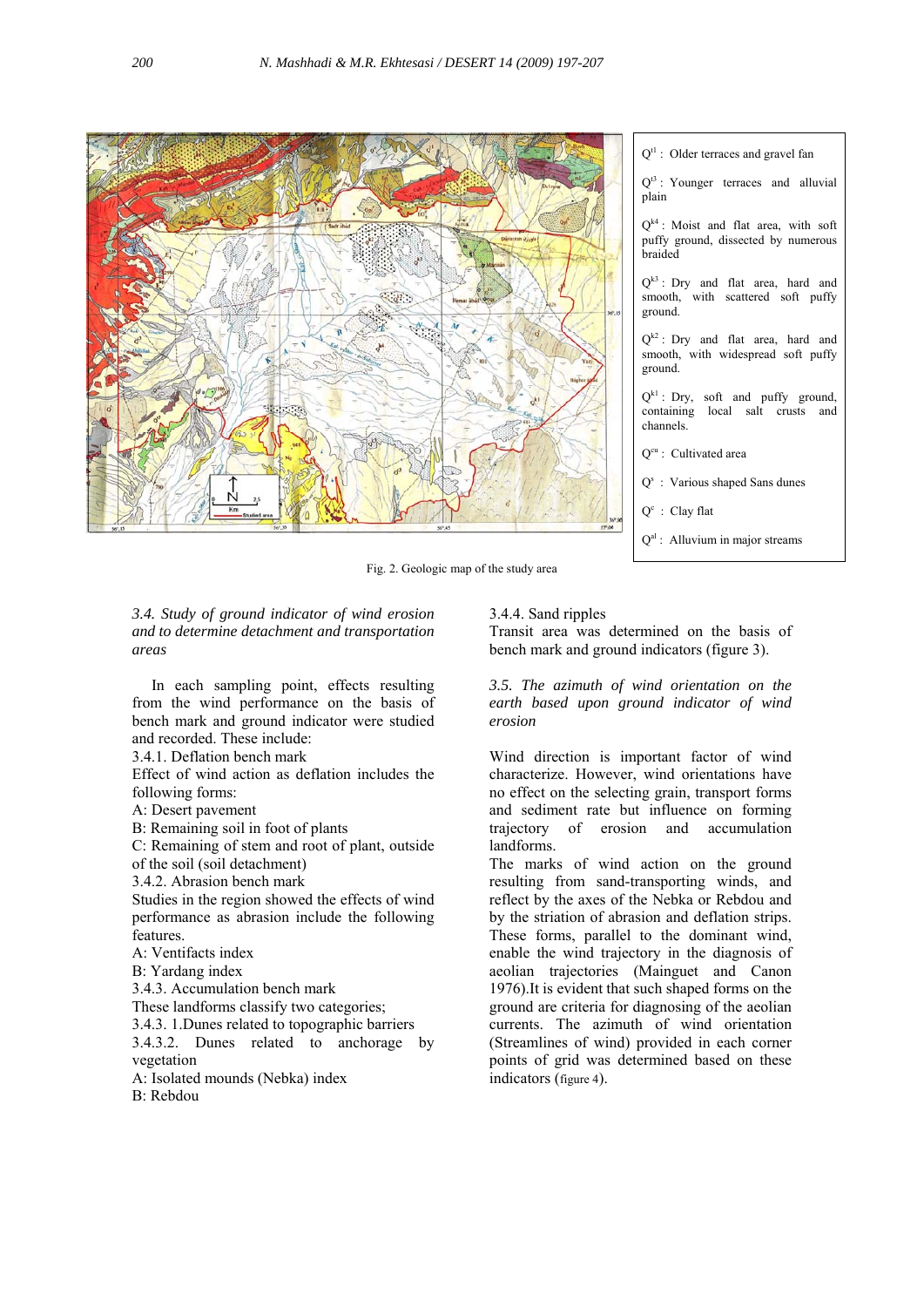

Fig. 3. Map of transportation region



Fig. 4. Map of wind direction azimuth based upon ground indicators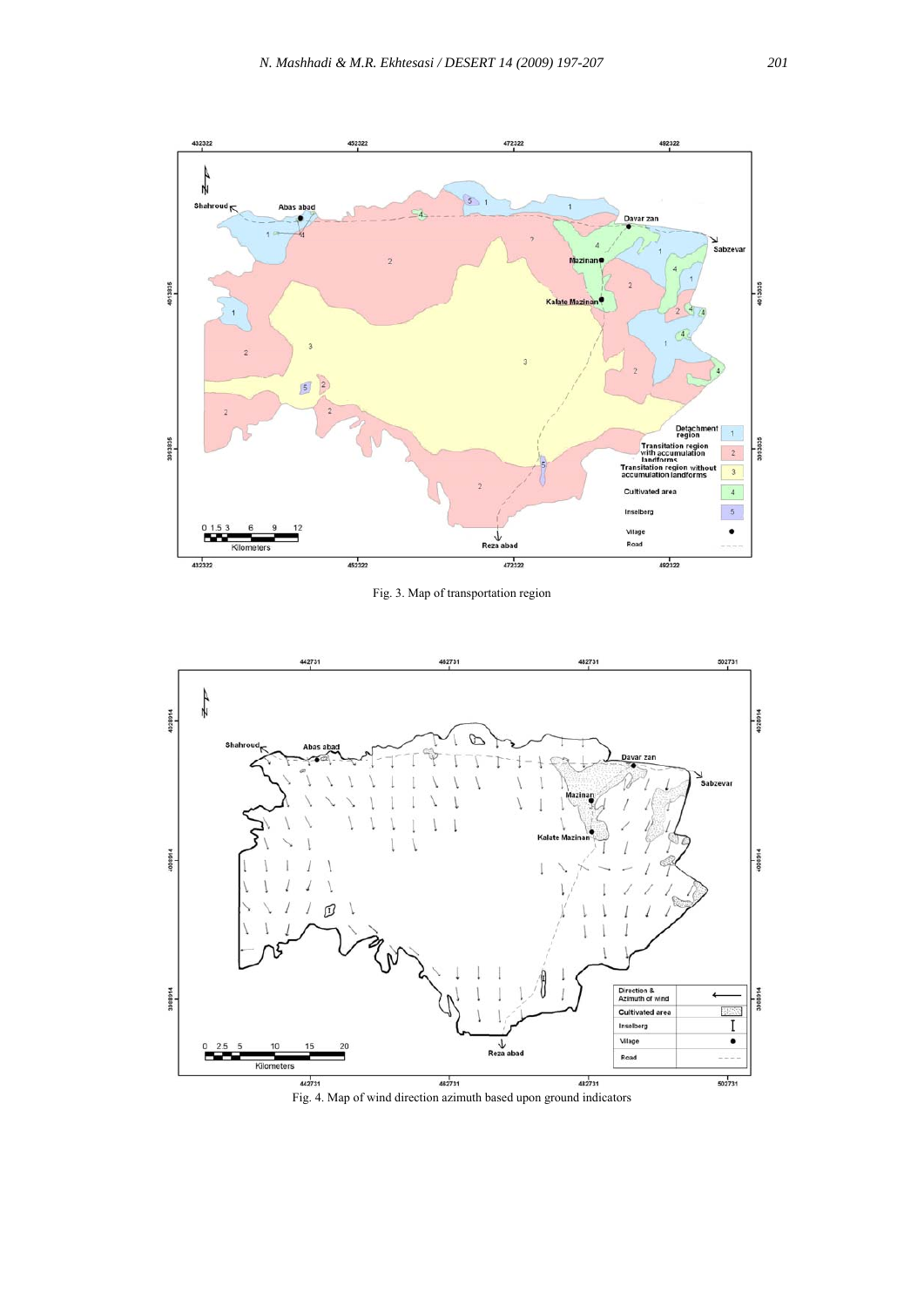#### *3.6- To determine the sampling points and field descriptions*

region (Figure3) four transect selected in the various areas. Taken samples depended to transect length and rebdou position (Figure5).

Based on incorporation of map of wind orientation (Figure4) and map of transportation



Fig. 5. Location of transects and sampling point

#### *3.7- Granulometry*

#### 3.7.1- Dry sieve analysis

Approximately a 100 gram of each taken samples analyzed using dry sieves (Table 1). 3.7.2- Grain size analysis

The various techniques employ in grain size analysis include arithmetically and geometrically (in metric units) and logarithmically (in phi units) using moment and Folk and Ward graphical methods. Generally, grain size distributions have frequently been described by their deviation from a prescribed ideal distribution. Regardless of the methods employed to determine the distribution of the size of the grains making up a sand population, the same statistical parameters are used to describe the distribution. Those measuring;

- The mean size

- The skewness, the symmetry or preferential spread to one side the average.

- The sorting, the spread of size around the average. It is calculated from standard deviation.

- The mode, the size range within which most of the sand falls.

- The median, the diameter at which 50 per cent of the population of grain are coarser and 50 per cent are finer.

- The kurtosis, the degree of concentration of the grains relative to the average.

In this project is used from a computer program called GRADISTAT and EXCEL. Output statistical parameters of this program are shown in Figure 6.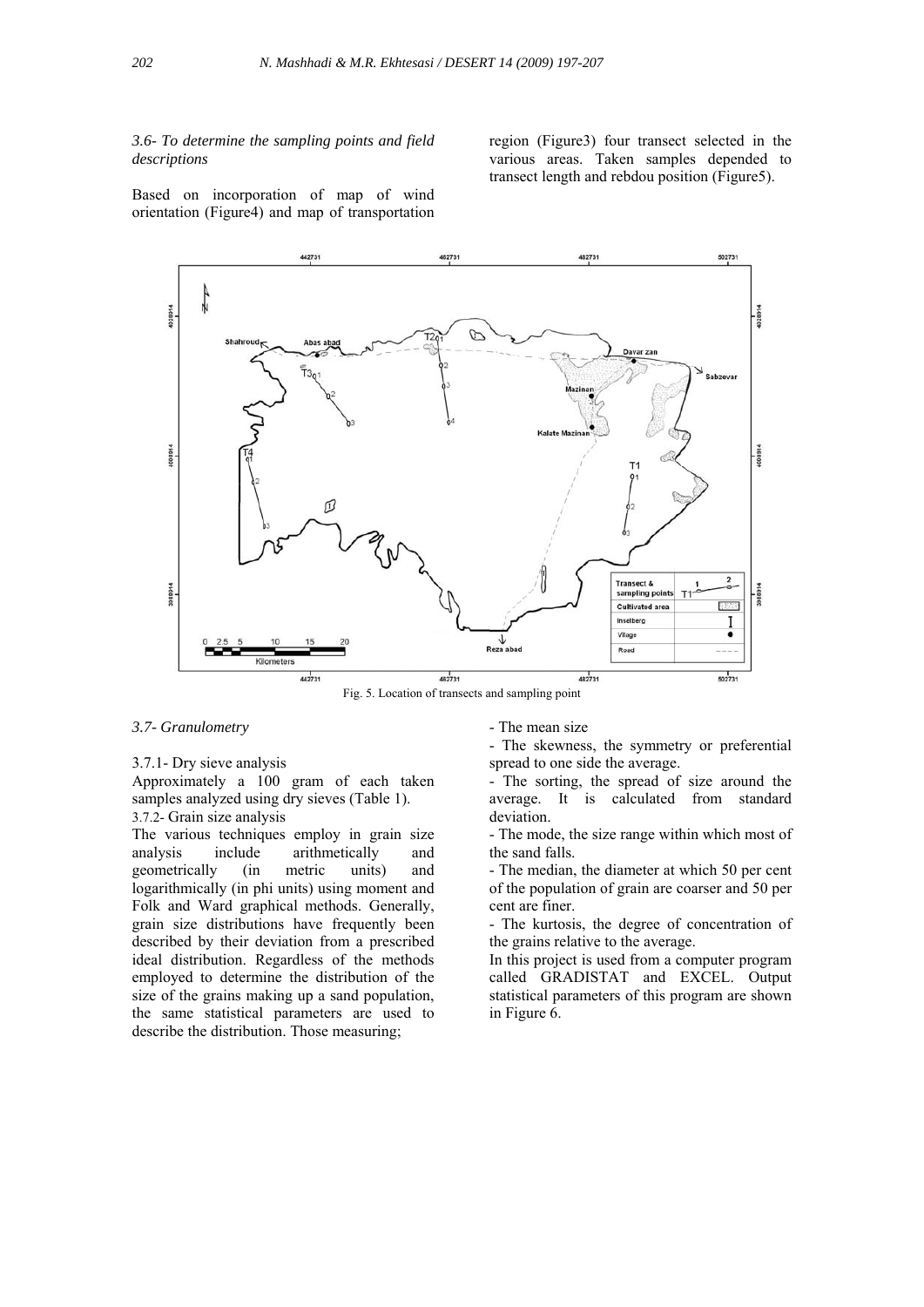| Transect       | Samples        | 3350                     | 1700 | 1190 | 700  | 300  | 150  | 75   | 63   | Pan | Total |
|----------------|----------------|--------------------------|------|------|------|------|------|------|------|-----|-------|
|                |                | μm                       | um   | um   | um   | um   | μm   | иm   | μm   | μm  | $\%$  |
|                |                | 37.3                     | 7.9  | 2.8  | 5.8  | 13.4 | 21.3 | 10   | 1.1  | 0.2 | 100   |
| $T_1$          | 2              | 19.4                     | 3.2  | 1.2  | 5.2  | 27.1 | 30.6 | 11.6 | 1.2  | 0.5 | 100   |
|                | 3              | 32                       | 4.9  | 0.6  | 1.3  | 4.6  | 20.1 | 31.7 | 3.3  | 1.5 | 100   |
|                |                | 15.5                     | 7.4  | 2.6  | 4.5  | 11.1 | 27.7 | 25.4 | 4.0  | 1.8 | 100   |
|                | 2              | 5.7                      | 1.7  | 1.0  | 3.2  | 14.7 | 44.4 | 26.1 | 2.2  | 1.0 | 100   |
| T <sub>2</sub> | 3              | 23.6                     | 7.7  | 4.1  | 13.6 | 27.8 | 16.6 | 5.8  | 0.5  | 0.3 | 100   |
|                | 4              | $\overline{\phantom{a}}$ | ۰    |      | 1.2  | 30.8 | 51.6 | 14.9 | 0.8  | 0.7 | 100   |
|                |                | $\overline{\phantom{a}}$ | 4.2  | 1.5  | 3.7  | 14.5 | 47.4 | 23.7 | 2.8  | 2.2 | 100   |
|                | 2              | 27.7                     | 5.2  | 1.5  | 2.6  | 3.8  | 7.7  | 33.2 | 14.0 | 4.3 | 100   |
| $T_3$          | 3              | 15.1                     | 10   | 12.4 | 15.6 | 11.7 | 13.8 | 16.0 | 4.4  | 0.9 | 100   |
|                |                | 9.7                      | 6    | 1.8  | 8.7  | 32.6 | 25.8 | 11.5 | 2.4  | 1.5 | 100   |
| T <sub>4</sub> | $\overline{c}$ | 0.6                      | 0.6  | 0.4  | 1.6  | 14.8 | 47.0 | 28.5 | 4.1  | 2.4 | 100   |
|                | 3              |                          |      | 1.1  | 4.2  | 19.0 | 47.3 | 23.3 | 3.1  | 2   | 100   |

Table 1. Dry sieve analysis of sampling point within each transect

| SAMPLE STATISTICS<br>SIEVING ERROR: 0.0% |                                                                                                                      |                                       |                   |          |                       |  |                                                  |                        |                         |                     |
|------------------------------------------|----------------------------------------------------------------------------------------------------------------------|---------------------------------------|-------------------|----------|-----------------------|--|--------------------------------------------------|------------------------|-------------------------|---------------------|
|                                          | SAMPLE IDENTITY: T1-2<br>ANALYST & DATE:,                                                                            |                                       |                   |          |                       |  |                                                  |                        |                         |                     |
|                                          | SAMPLE TYPE: Unimodal, Poorly Sorted<br>TEXTURAL GROUP: Gravelly Sand<br>SEDIMENT NAME: Very Fine Gravelly Fine Sand |                                       |                   |          |                       |  |                                                  |                        |                         |                     |
|                                          |                                                                                                                      | Hm                                    | Φ                 |          |                       |  |                                                  |                        | GRAIN SIZE DISTRIBUTION |                     |
| MODE 1:                                  |                                                                                                                      | 225.0                                 | 2.237             |          |                       |  | GRAVEL: 21.8%                                    |                        |                         | COARSE SAND: 14.3%  |
| MODE 2:                                  |                                                                                                                      |                                       |                   |          |                       |  | SAND: 77.7%                                      |                        |                         | MEDIUM SAND: 24.4%  |
| MODE 3:                                  |                                                                                                                      |                                       |                   |          |                       |  | MUD: 0.5%                                        |                        |                         | FINE SAND: 25.6%    |
| Digi                                     |                                                                                                                      | 123.2                                 | $-2.370$          |          |                       |  |                                                  |                        |                         | VEINE SAND: 9.7%    |
| MEDIAN or Dark                           |                                                                                                                      | 363.0                                 | 1.462             |          | V COARSE GRAVEL: 0.0% |  |                                                  |                        |                         | V COARSE SILT: 0.1% |
| Dani                                     |                                                                                                                      | 5169.6                                | 3.021             |          | COARSE GRAVEL: 0.0%   |  |                                                  |                        |                         | COARSE SILT: 0.1%   |
| $(D_{50}/D_{10})$ :                      |                                                                                                                      | 41.98                                 | $-1.275$          |          | MEDIUM GRAVEL: 0.0%   |  |                                                  |                        |                         | MEDIUM SILT: 0.1%   |
| $(D_{50} - D_{10})$ :                    |                                                                                                                      | 5046.4                                | 5.392             |          | FINE GRAVEL: 0.0%     |  |                                                  | <b>FINE SILT: 0.1%</b> |                         |                     |
| $(D_{15}/D_{25})$ :                      |                                                                                                                      | 5.385                                 | $-31.691$         |          | VEINE GRAVEL: 21.8%   |  |                                                  |                        | V FINE SILT: 0.1%       |                     |
| $(D_{15} - D_{25})$ :                    |                                                                                                                      | 857.3                                 | 2.429             |          | V COARSE SAND: 3.7%   |  |                                                  |                        |                         | CLAY: 0.1%          |
| Arithm etic                              |                                                                                                                      | METHOD OF MOMENTS<br>Geometric<br>Цm, | Logarithm ic<br>Ф |          |                       |  | FOLK & WARD METHOD<br>Geometric Logarithmic<br>Ф | Description            |                         |                     |
| MEAN $(\bar{x})$ :                       |                                                                                                                      |                                       | Цm<br>365.7       | 98.73    | 1.407                 |  | Цm<br>539.4                                      |                        | 0.891                   | Coarse Sand         |
| SORTING (σ):                             |                                                                                                                      |                                       | 476.0             | 10.68    | 1.260                 |  | 3.059                                            |                        | 1.613                   | Poorly Sorted       |
| SKEWNESS (Stell                          |                                                                                                                      |                                       | 3.109             | $-1.198$ | 0.296                 |  | 0.199                                            |                        | $-0.199$                | Coarse Skewed       |
| KURTOSIS (K)                             |                                                                                                                      |                                       | 14.07             | 2.963    | 3.734                 |  | 0.658                                            |                        | 0.658                   | Very Platykurtic    |

Fig. 6. The statistical parameters calculated by GRADISTAT (e.g. Transect1, sample 2)

The results of statistic analysis of samples based upon Folk and Ward (1957) method

summarized in the Table2.

|                |               |                |                   | r were $\equiv$ . Statistic and jois or samples (1 ont and $\pi$ are method) |             |                  |                   |
|----------------|---------------|----------------|-------------------|------------------------------------------------------------------------------|-------------|------------------|-------------------|
| Transect       | Samples       | Median<br>(um) | Mean<br>$(\mu m)$ | Sorting                                                                      | Skewness    | Kurtosis         | Grain description |
|                |               | 1000.1         | 664.2             | Poorly                                                                       | Very fine   | Very platykurtic | Coarse sand       |
| $T_1$          | 2             | 363.0          | 539.4             | Poorly                                                                       | coarse      | Very platykurtic | Coarse sand       |
|                | 3             | 238.9          | 347.3             | Poorly                                                                       | coarse      | Very platykurtic | Medium sand       |
|                |               | 240.1          | 423.8             | Poorly                                                                       | Very coarse | Verv platvkurtic | Medium sand       |
|                | 2             | 207.2          | 328.0             | Poorly                                                                       | Very coarse | Very leptokurtic | Fine sand         |
| T <sub>2</sub> | 3             | 679.0          | 699.8             | Poorly                                                                       | fine        | Very leptokurtic | Coarse sand       |
|                | 4             | 235.6          | 252.8             | Medium                                                                       | Symmetrical | Mesokurtic       | Medium sand       |
|                |               | 204.8          | 216.1             | Poorly                                                                       | coarse      | Verv leptokurtic | Fine sand         |
| $T_3$          | $\mathcal{L}$ | 145.4          | 277.2             | Poorly                                                                       | Very coarse | Very platykurtic | Medium sand       |
|                | 3             | 779.2          | 664.1             | Poorly                                                                       | Very fine   | Very platykurtic | Coarse sand       |
|                |               | 377.1          | 451.6             | Poorly                                                                       | coarse      | Mesokurtic       | Medium sand       |
| T <sub>4</sub> | 2             | 187.1          | 181.2             | Medium                                                                       | Symmetrical | Mesokurtic       | Fine sand         |
|                | 3             | 205.9          | 210.1             | Poorly                                                                       | Symmetrical | leptokurtic      | Fine sand         |

# *3.8- Grain morphology*

 The interpretation of a sediment sample on the basis of the size variation within a large

population of sand grain is prone to inaccuracies largely because it is known that another characterizes of grain also affected their mobility. Generally, three index, roundness,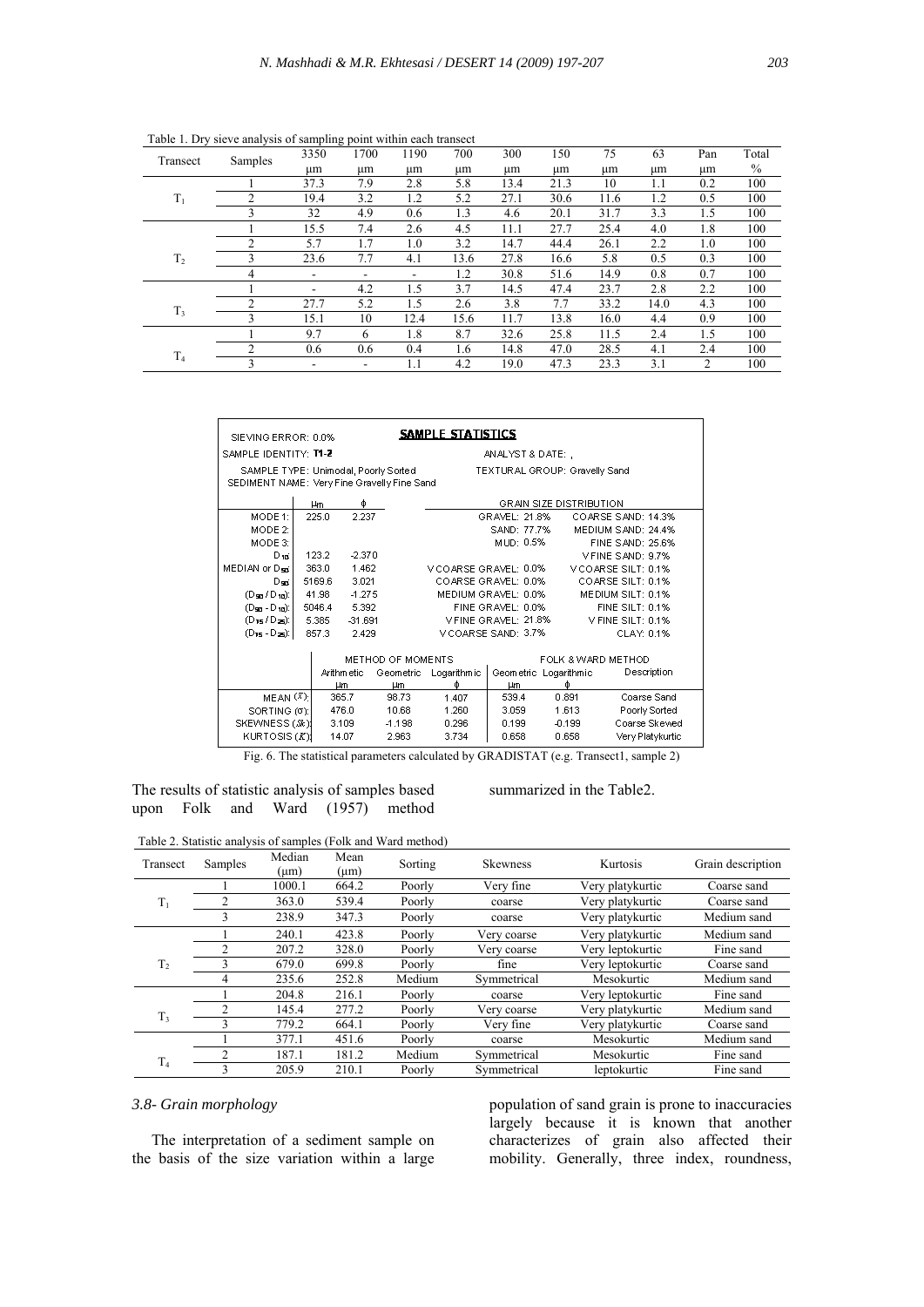surface features and sphericity are studied as grain morphology.

3.8.1. Roundness (grain shape)

In additional to influencing size analyses, it is known that grain shape also affects their mobility. It is also known that natural sand grains do not behave in the same way as spherical particles (Cui et al.1983). therefore, some measure of grain shape should be incorporated in predictive formulae of the rate of sand transport.

Roundness or degree of abrasion of a clastic particle is shown by the sharpness of its edges and corners. Various methods have been adopted for describing the roundness of sand grains; Wadell's ratio as the ratio of the average radius of curvature of the several edges or corners of the particle to the radius of curvature of the maximum inscribed sphere (or to one-half the nominal diameter of the particle).

Another method assigning quality coefficient to each grain based upon a visual impression of the grain. for example, Powers' shape coefficient (powers 1953). This method employs values corresponding to a range from very angular to well round (figure 7). These values are; very angular, angular, sub- angular, sub-rounded, rounded, well rounded that are into two category high sphericity and low sphericity, and the third technique for measuring roundness involves the use of quantity coefficient. One of these coefficients is Pettijohn coefficient (Pettijohn 1957).

Angular, with roundness value between  $0.00 - 0.15$ 

Sub- angular, with roundness value between  $0.15 - 0.25$ 

Sub-rounded, with roundness value between  $0.25 - 0.4$ 

Rounded, with roundness value between  $0.4 - 0.6$ 

Very rounded, with roundness value between  $0.6 - 1$ 

In this paper, roundness index was described according to the Powers's scale and also abrasion coefficient was used based on Pettijohn's values ,Therefore to harmony these was done following modification;

- To create the abrasion coefficient 0.0-0.05 at the Pettijohn's values against very angular in the Powers's scale.

- To change the Pettijohn's values based on 10 for values comparison with available values in Iran (table3).

Table 3. Modifications of Pettijohn's values base on Powers's scale

| Roundness values | Pettijohn's values (modified) | Max values with implementation of coefficient of ten |
|------------------|-------------------------------|------------------------------------------------------|
| very angular     | $0.00 - 0.05$                 |                                                      |
| angular          | $0.05 - 0.15$                 |                                                      |
| sub-angular      | $0.15 - 0.25$                 |                                                      |
| sub-rounded      | $0.25 - 0.4$                  |                                                      |
| rounded          | $0.4 - 0.6$                   |                                                      |
| well rounded     | $06 -$                        | 10                                                   |

#### 3.8.2 . Surface features

The process of roundness results in damage to the surface of a grain. Surface damage or surface texture (Mazzullo, 1987) can be result from differential weathering, transport and deposit by either river or a glacier and the action of wind. Surface features evaluate at 6 type, which based upon process of damage include; physical and chemical weathering (Percussion mark, Differential weathering, Striation grains), water erosion (Polish, Impression mark grains) and wind erosion (Frosting grains).



Fig. 7. Powers's scale for grain shape classification (modified Powers 1953)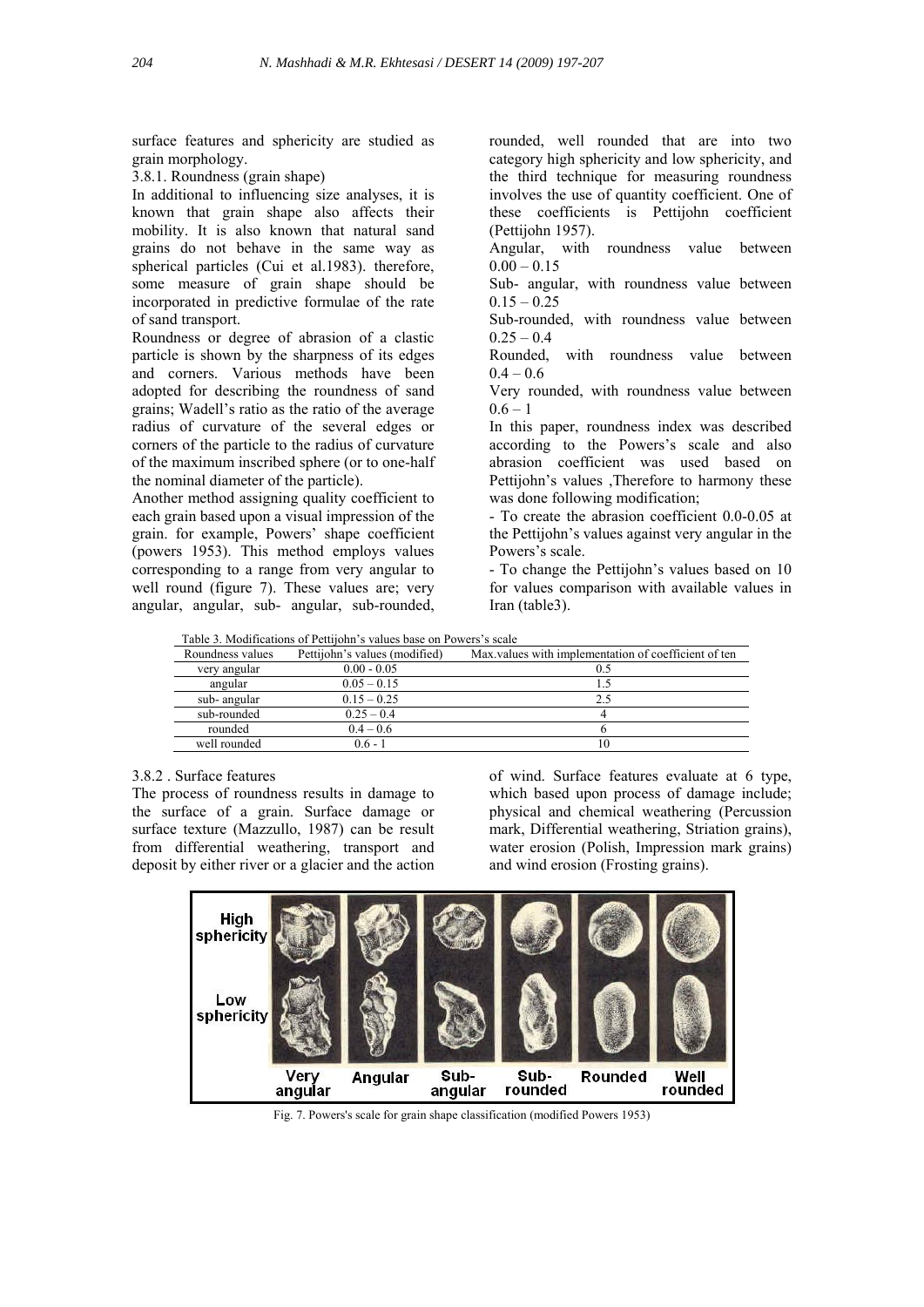# 3.8.3. Morphoscopy study

In this project, morphology investigation of collected samples were described according to roundness degrees (incorporation of Powers & Pettijohn, 1957) and Surface features (Ahmadi, 2008).A sample of morphology study illustrated in table4.

The abrasion coefficients of samples were summarized in table 5.

Table 4. Sand grain morphology according to roundness and surface features (reference, Powers1953, Pettijohn 1957, Ahmadi 2007, and Mashhadi 2008)

| Geomorphologic facies: Rebdou  |                                      | Transect No.: 1                 |                 |             | Sample No.:2    |                 |           |                 |
|--------------------------------|--------------------------------------|---------------------------------|-----------------|-------------|-----------------|-----------------|-----------|-----------------|
| Mineral: Quartz                |                                      | diameter grain: $150-300 \mu m$ |                 |             |                 |                 |           |                 |
|                                |                                      |                                 |                 |             |                 | Roundness       |           |                 |
| Surface features               | Type of<br>weathering                | Percentage                      | Very<br>angular | Angular     | Sub-<br>angular | Sub-<br>rounded | Rounded   | Well<br>rounded |
|                                | and erosion                          |                                 | $0.5\times$     | $1.5\times$ | $2.5\times$     | $4\times$       | $6\times$ | $10\times$      |
| Percussion mark                |                                      | 4                               | ---             | ---         | $\star$         | $***$           | ---       | $- - -$         |
| Differential<br>weathering     | physic and<br>chemical<br>weathering |                                 |                 |             | $***$           | *****           | ---       |                 |
| Striation                      |                                      | 6                               | $- - -$         | ---         | $***$           | $***$ *         | ---       |                 |
| Polish                         | wives                                |                                 | ---             |             |                 |                 | ---       | ---             |
| Impression<br>mark             | river<br>erosion                     |                                 |                 |             | $\star$         |                 | ---       |                 |
| Frosting                       | wind erosion                         | 7                               | $- - -$         | ---         | $\star\star$    | *****           | ---       | ---             |
| Total                          | 25                                   | 25                              | $- - -$         | ---         | 8               | 17              | ---       |                 |
| Percentage                     | 100                                  | 100                             | $- - -$         | ---         | 32              | 68              | ---       | $- - -$         |
| Abrasion<br>coefficient        |                                      |                                 |                 |             | 80              | 272             |           |                 |
| Sample abrasion<br>coefficient |                                      |                                 |                 |             | 352             |                 |           |                 |

Table 5. Taken abrasion coefficients from studding morphoscopy of samples

| Transect       | Samples        | Abrasion coefficient |
|----------------|----------------|----------------------|
|                |                | 292                  |
| $T_1$          | $\overline{2}$ | 352                  |
|                | 3              | 364                  |
|                |                | 340                  |
|                | ↑              | 364                  |
| T <sub>2</sub> | 3              | 362                  |
|                | 4              | 448                  |
|                |                | 326                  |
|                | ↑              | 344                  |
| $T_3$          | 3              | 394                  |
|                |                | 298                  |
|                | $\overline{c}$ | 362                  |
| T <sub>4</sub> | 3              | 366                  |

#### **4. Discussion and Conclusion**

 Certainly, the wind play mainly role for grain maturity in the desert region .Mainguet (1986)studied this role as the wind action in desertification in Sahro-Sahelian and Bagnold (1941) conducted primary researches exactly and partially in relation to sand movement and its morphological change.

#### *4.1. Sediment maturity*

 Sediment maturity is a measure of *distancetime* from the source - to - depositional area. Lots of factors such as climate condition, weathering, transport condition, and mineralogy of the source rock affect in the grain maturity. But according to a general rule," more time and far distance, more grain maturity". Maturity can be measured in terms of texture (textural maturity), mineralogy (mineralogical maturity), and composition (compositional maturity).The terminology used to describe above maturities are: immature, sub mature, mature, and super mature. In this study grains maturity studied based on textural maturity.

#### *4.2. Textural maturity*

 Texture maturity is measured by grain size, grain sorting, and grain roundness. In the origin area the weathering process produce a wide range of grain sizes but generally big chunks. In this condition, grains tend to have a rough or angular exterior. The maturation process fractures big blocks to smaller sizes. Medium sizes of sand grains resist to size reduction. The maturation process also round and smooth the angular and sharp corner of the grains. Table 6 show the relationship between maturation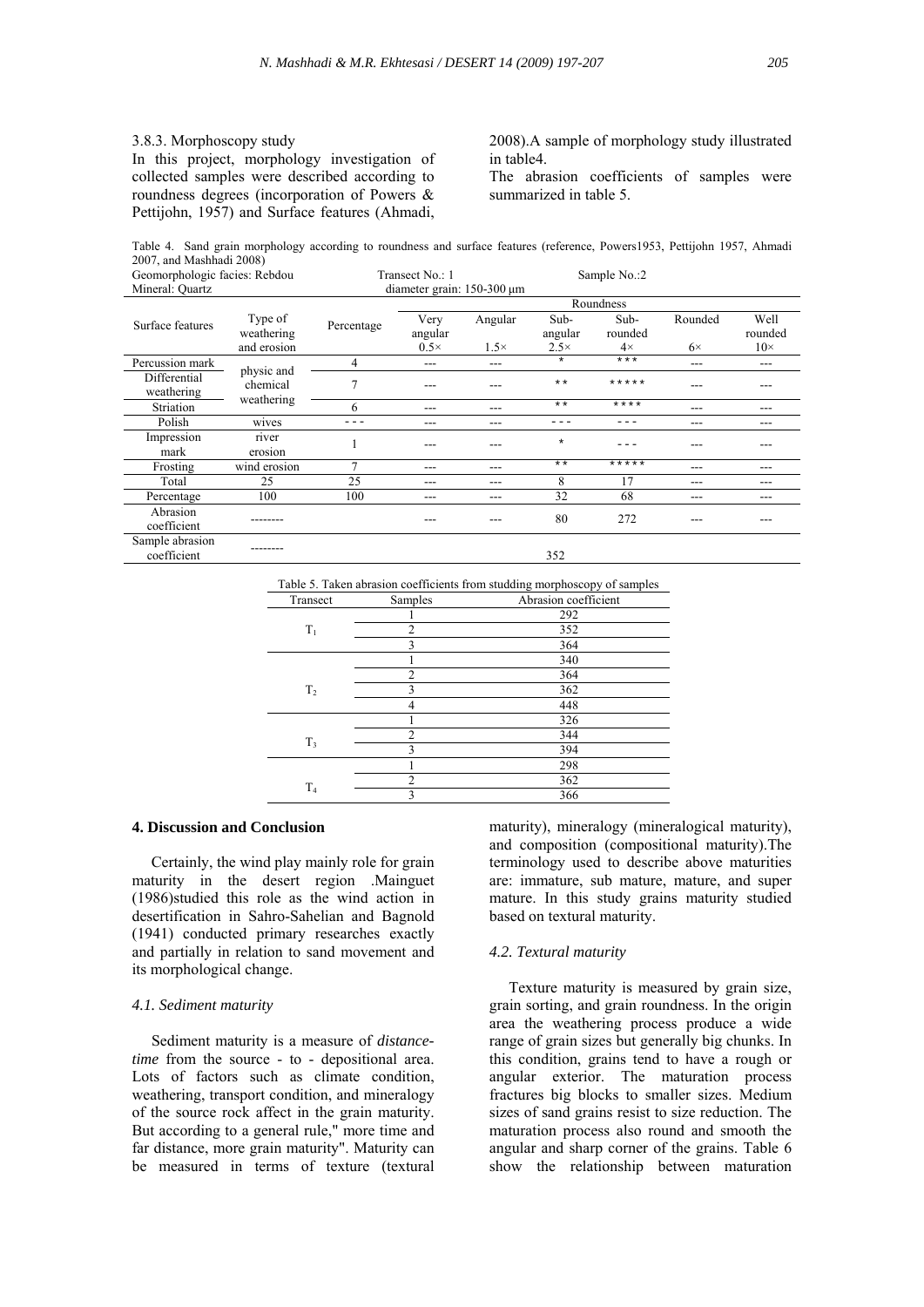#### process with sorting, grain size, and roundness (J.Dockal, 2006).In this table we used the

Table 6. grains characteristic in the term of texture maturity

abrasion coefficient based on the roundness instead of roundness term (Mashhadi, 2008).

| -degree of maturity<br>grain characteristic | Immature                                         | Sub mature                            | Mature                              | Super mature     |
|---------------------------------------------|--------------------------------------------------|---------------------------------------|-------------------------------------|------------------|
| sorting                                     | Extremely poorly sorted<br>to very poorly sorted | poorly sorted to<br>moderately sorted | moderately sorted to<br>well sorted | very well sorted |
| mean size                                   | very coarse or bigger                            | coarse                                | medium                              | fine             |
| roundness                                   | very angular, angular                            | sub-angular, sub-<br>rounded          | rounded                             | well rounded     |
| abrasion coefficient                        | $0-150$                                          | 150-400                               | 400-600                             | 600-1000         |

#### *4.3. Textural maturity of sediment grain*

According to presented results from

granulometry and morphoscopy of sediment, samples maturity conditions in each transect have been shown in tables 7-10.

| Table 7. Texture maturity of samples of transect 1                                               |          |                                    |                   |                    |
|--------------------------------------------------------------------------------------------------|----------|------------------------------------|-------------------|--------------------|
| degree of maturity<br>grain characteristic                                                       | Immature | Sub mature                         | Mature            | Super mature       |
| sorting                                                                                          |          | $\star$<br>▲<br>$\circ$            |                   |                    |
| mean size                                                                                        |          | $\circ$                            | $\star$           |                    |
| roundness                                                                                        |          | $\star$<br>$\circ$                 |                   |                    |
| abrasion coefficient                                                                             |          | 292<br>352<br>364                  |                   |                    |
| Table 8. Texture maturity of samples of transect 2                                               |          |                                    |                   |                    |
| degree of maturity<br>grain characteristic                                                       | Immature | Sub mature                         | Mature            | Super mature       |
| sorting                                                                                          |          | $^\star$<br>▲<br>$\circ$           | □                 |                    |
| mean size                                                                                        |          | $\star$                            | $\circ$<br>$\Box$ |                    |
| roundness                                                                                        |          | $^\star$<br>$\circ$                | $\Box$            |                    |
| abrasion coefficient                                                                             |          | 340<br>364<br>362                  | 448               |                    |
| Table 9. Texture maturity of samples of transect 3<br>degree of maturity<br>grain characteristic | Immature | Sub mature                         | Mature            | Super mature       |
| sorting                                                                                          |          | $\star$<br>$\circ$<br>▲            |                   |                    |
| mean size                                                                                        |          | $\circ$                            | $\star$           | ▲                  |
| roundness                                                                                        |          | $\star$<br>$\circ$<br>▲            |                   |                    |
| abrasion coefficient                                                                             |          | 326<br>344<br>396                  |                   |                    |
| Table 10. Texture maturity of samples of transect 4                                              |          |                                    |                   |                    |
| degree of maturity<br>grain characteristic                                                       | Immature | Sub mature                         | Mature            | Super mature       |
| sorting                                                                                          |          | $\star$                            | $\circ$           |                    |
| mean size                                                                                        |          |                                    | ▲                 | $^\ast$<br>$\circ$ |
| roundness                                                                                        |          | $\star$<br>$\circ$                 |                   |                    |
| abrasion coefficient                                                                             |          | 362<br>366<br>298                  |                   |                    |
| $\blacktriangle$ The sample no.1 in each transect                                                |          | O The sample no.2 in each transect |                   |                    |
| The sample no.4 in each transect                                                                 |          | * The sample no.3 in each transect |                   |                    |

□ The sample no.4 in each transect \* The sample no.3 in each transect

 The samples evolution analyses (tables7-10) indicate that in all transects, the samples from upper lands (near to sand sources) are more mature than lower lands (in transport area).

Detailed studies of texture maturity indicators show that abrasion coefficient or roundness, sorting and grain' s mean size indicators are the most reliable measures for determination of maturity respectively. Williams (1964); Stapor et al. (1963); Willetts et al. (1982) and Willetts (1983) argued that in addition to influencing grain size, it is known that grain shape also affects their mobility.

As the texture maturity tables (7-10) show, all of samples, except of sample 4 from transect2 are in the sub mature range, which present either low transport distance or low power of wind abrasion action. The granulometry and morphoscopy( grains surface features) analyses show that grains are more affected by physical and chemical erosion rather than wind erosion. Krinsly(1970) , based on field observation and extend of the Khartouran Erg conclude that these process possibility happened in the past with more rainy winter and windy summer than present.. In overall at present, the rate of sand